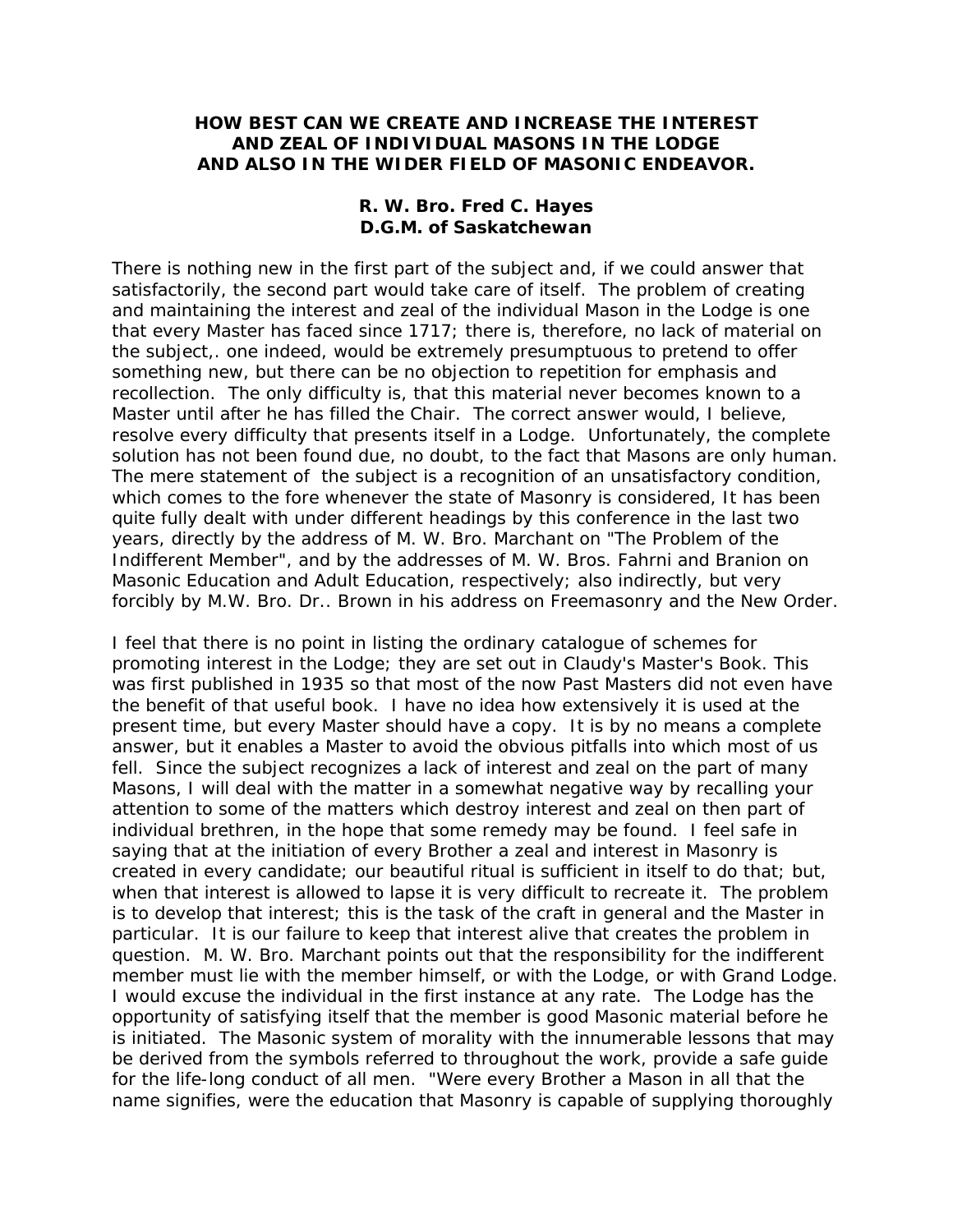comprehended by men and established as the universal system of ethical instruction for human guidance and conduct, the millennium would be in sight; this may be too much to hope for, but some progress could be made towards that goal." The system is sufficient for all our needs if we would but make use of it. The local and Grand Lodge must take responsibility for failing to so lead the individual Brother. The Masters duty is to employ and instruct the Brethren in Masonry. It is the lack of instruction to the initiate that is the beginning of his indifference. Is it reasonable for Grand Lodge to assume that every Master-elect is capable of ruling a Lodge and instructing his Brethren. in Masonry? Many Masters have never presided at a meeting before they are given the authority not only to preside but to rule a Lodge. The average Master has difficulty enough in conducting his meetings and putting on degrees without trying to point out the useful lessons contemplated by the work. Does not the conscientious Master have a twinge of conscience ( and the Brethren a feeling of something like dishonesty) when he says to a Brother of two months standing: - "You were taught a useful lesson of natural equality and mutual dependence; to seek solace for your own distress by extending relief to your fellows; to view in every son of Adam a brother; to dedicate your heart to His Glory; just these are sufficient to show the way to a better life; the secrets of nature and principles of intellectual truth were unveiled to your view."

When were all these principles instilled into the mind of the candidate? Our system contemplates that all this and more, but how much has actually been absorbed by the candidate The average Master never succeeds in teaching these lessons, and no Master could do it in two months, how can a candidate learn these lessons when he is extending himself in learning the ritual? We can assume that candidates for Masonry are above the average in education and intelligence because they are seekers after knowledge and have a desire to render themselves more extensively serviceable to their follow creatures, but the average Mason is not capable of fulfilling a Master's duty without a great deal of study and instruction.

The accepted requirements of a Master are that he be able to open and close the Lodge and recite the rituals he is then assumed to have the capacity to confer degrees. Most of the Masons in Saskatchewan are made in country or small town Lodges, where the selection for the office of Master is naturally limited by the small membership. Many Masons are made by Masters who have little, if any, conception of the fundamentals of Masonry and they are not entirely to blame. The district meetings which are the only schools of instruction for Masters are a great help but, for obvious reasons, cannot be thorough enough. Would it not be possible for a manual to be prepared covering, in considerable detail, the duties, privileges and opportunities of a Master, covering also in outline at least the teachings suggested in the ritual of the three degrees, also advice as to the way in which Lodge meetings should best be conducted? Such manual could be placed in the hands of every warden at his installation, and the Master elect should be examined as to his knowledge of the manual before being installed in the Master's chair. A master who has not the confidence given by capacity to govern a meeting, a thorough knowledge of the ritual, and an understanding of the symbolism of Masonry, cannot possibly make his Brethren feel at ease and render his Lodge a retreat of friendship and brotherly love.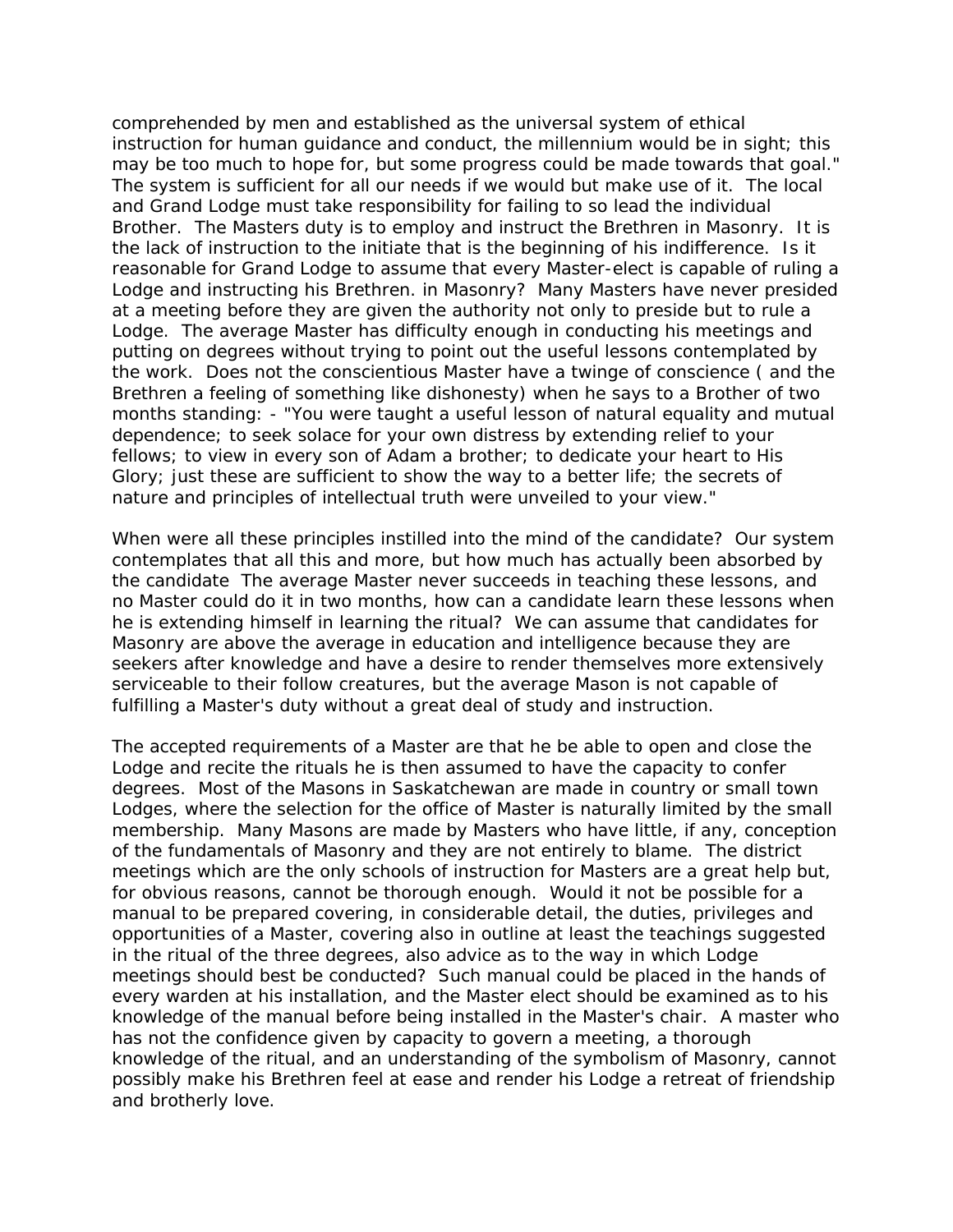The coaching of a candidate by a Master Mason who has received his degrees from an incompetent Master lessens the possibility of retaining the interest of the candidate - the blind leading the blind. Too often it is apparent from the words of the candidate that the mentor did not understand the meaning of some of the words, nor the punctuation of same of the sentences. One fellow craft stated positively that his Brethren received their wages without scruple and without dividends -perhaps he was right. The Master often is aware that the candidate is under the wrong impression or does not properly understand what is going on, but does not correct the situation for fear of becoming still more confused. It is true that Masonry has no educational test for these seeking membership but, having joined, they should be taught the literal meaning, at least, of the ritual and ancient charges.

The old lengthy opening , and closing with the holding of the step and sign of each degree was sufficient to stifle the interest of all but the most enthusiastic. This has been remedied to some extent in our own jurisdiction, but I hope that within the next twenty-five years the opening and closing proceedings will be again contracted so as to take only half the time as at present. The full form should not be discarded entirely, but reserved for unusual ceremonies and perhaps the two annual festive meetings.

Another cause of lack of zeal and interest in the individual Mason, or some of them, may be that the Lodge has received unworthy material which a more thorough investigation at the time of application would have revealed. I can understand how pleased a Grand Secretary feels when he can report an increase in membership, but surely one Mason true at heart is a greater asset than two Masons in name only. We should be glad to add to our numbers only when the material is worthy, but we should not fail to take in worthy material when available, nor neglect that material once it comes within our portals.

If we could instill into our Brethren the principles of the four cardinal virtues, or the principles of brotherly love, relief and truth, or more briefly charity which comprehends the whole, the question of maintaining interest in or out the Lodge would not arise.

I was unable to obtain a definition as to what is covered by "the wider field of Masonic endeavour", so I decided that for myself: it means the attitude and interest taken by the individual with respect to public questions or movements for the betterment of society as a whole, or some class or individuals in particular. The most obvious question at the present time, and one close to the heart off every Mason, is the rehabilitation of returned men and women, and the establishment of youth in the post war period. These particular problems interest every thoughtful citizen. In my opinion Masons can make their best contribution to matters of public interest by applying the lessons learned through the principles of the order. Every good Mason is a better citizen through the reasoning of the Order. With respect to rehabilitation our utmost personal contribution in time, care, and money would be poor in comparison with the sacrifices offered by those who have achieved victory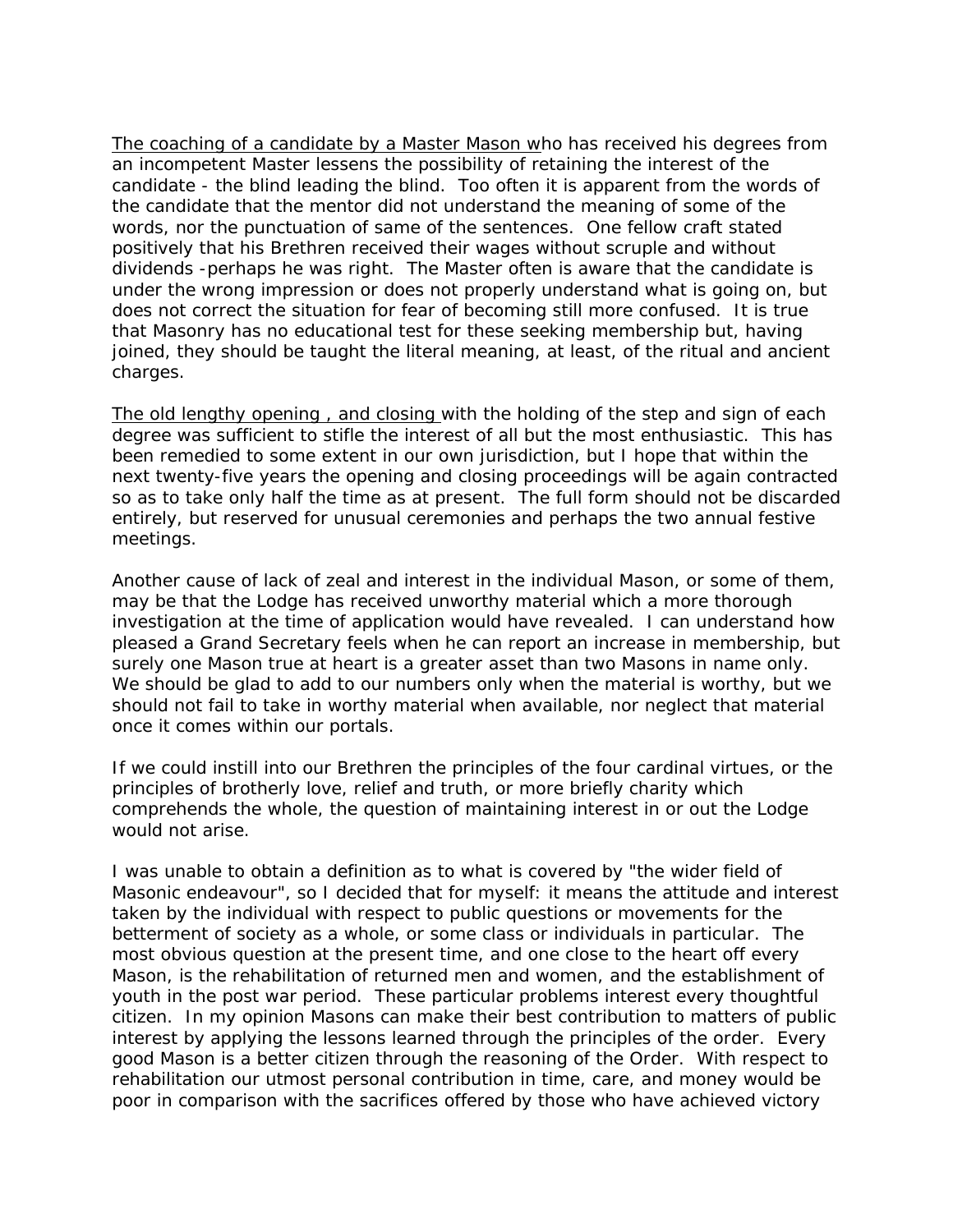for us, surely we can offer no less. -- Our duty as citizens is to see that those returning to civil life receive the rewards due them generously, without hesitation and without restriction. Money will probably be the cheapest thing we have, personal interest referred to by Brother Pilkey.

With respect to what part Masons as such can take in the "wider field" I hesitate to say with any degree of certainty. Perhaps my outlook is narrow and therefore would not ask any Brother to agree with me. I do not believe that Masonry has to take public or mass action to justify its existence in order to continue its place in society; in fact I think public action is one of the few things that might destroy it. Masonry is a progressive science; its progress, however, does not involve the changing of its fundamental principles, but rather a continual search for, and the development of, the deeper lessons and ideals hidden in the signs and symbols. We are prohibited from introducing in the Lodge any religious or political controversy and from taking part as Masons in any such controversy outside the Lodge. "Political Controversy"' is nearly as broad as the subject of this paper, there is no limit as to what could be brought under this heading, even the policy as to the rehabilitation of returned man might become controversial as between political parties. Does not the express warning about political controversy imply that any public action as Masons is highly dangerous? A Lodge is not a service club but a retreat where all meet as brothers, differences of race, nationality, politics, religion, rank, and fortune are excluded as we meet on the level. If Masons took part in public matters as Masons it would change the nature of the fellowship, lower the prestige and dignity of the order, violate the guarantee to the individual brother and invite destruction from both within and without. Masonry has, no doubt, in the last two hundred and twenty-five years, by a strict adherence to its ancient landmarks, passed through times that were relatively as world-shaking as the present, thereby demonstrating the wisdom and stability of its principles. The warning to every Mason not to be an enthusiast is particularly applicable when times and people alike are abnormal. Sober judgment is what is needed. It is interesting to reflect that even in the olden days there wore "over-enthusiasts". As citizens, and as good Masons, we have a great duty and responsibility towards making our country fit for our heroes, but I am not convinced that Masons as a body should take part in any general reorganization. We, of course, have our own Brethren and their dependents as our special care; there can be no limit to our efforts on their behalf.

In effect then, I submit that the best way to create and maintain the interest and zeal of individual Masons in the Lodge is to see that they receive and understand the teachings of Masonry. The failure to provide efficiently for such teaching is chargeable to Grand Loge and the Worshipful Master. The. Grand Lodge should make more convenient proper instructions for the Master, and the Master should in truth instruct the Brethren in Masonry. Could we not devise means whereby instruction could more effectively be given? One of the difficulties of Masters is lack of experience. Would a year in the East as Deputy Master help? Is it feasible to prepare a manual of instruction? Would a term longer then one year as Master be practical? Should not the time between the degrees be greatly extended? Let me quote R. W. Bro. J. Johnson, of the Grand Lodge of England: "It would be an